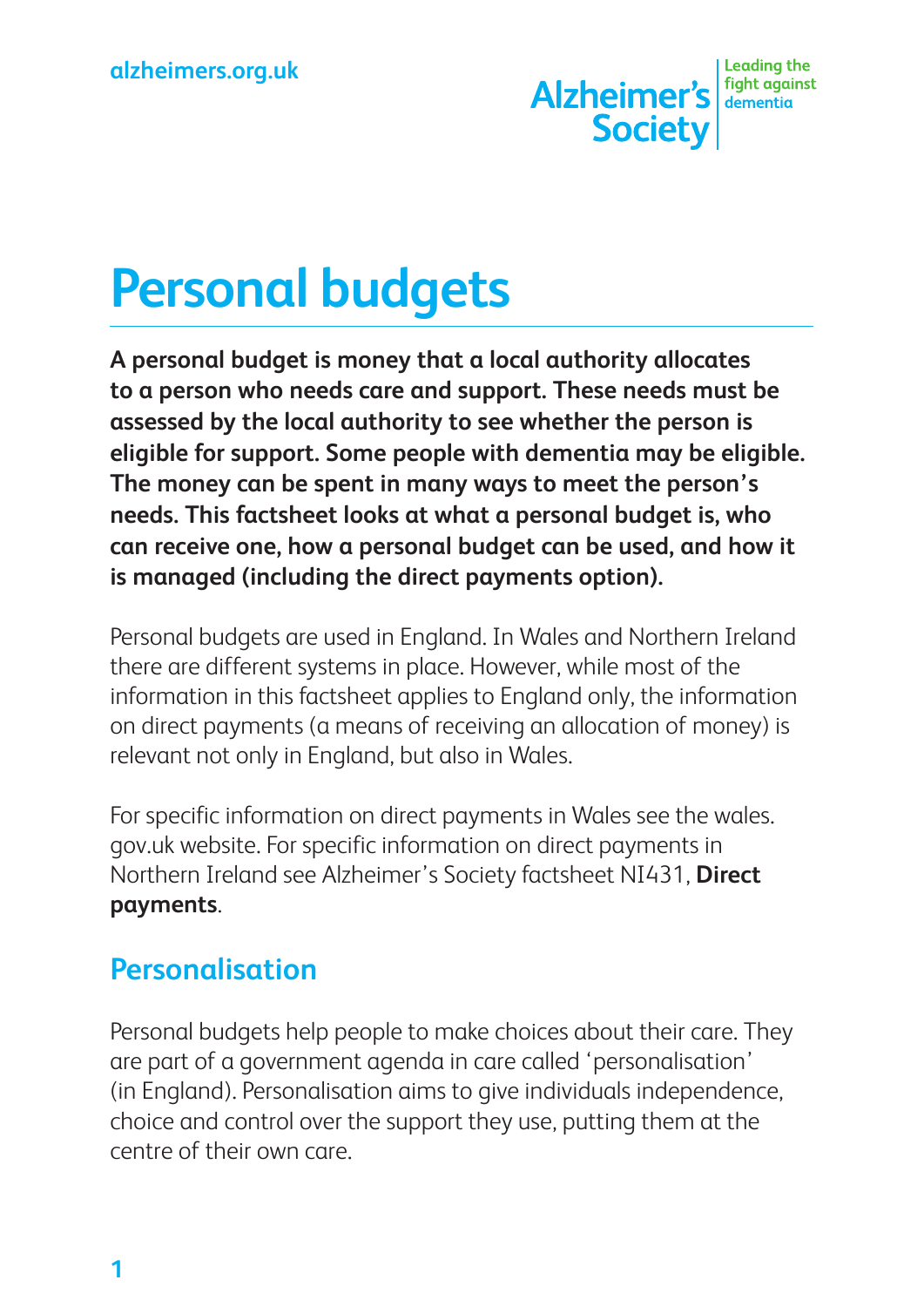A crucial part of giving people control is providing information, advice and advocacy, so that people are able to make informed choices. This is particularly important for people with dementia, who may need additional support to make decisions.

# **Getting a personal budget**

A personal budget is an allocation of money given by a local authority to someone who has had their care needs assessed. This assessment can come about in a number of different ways. For more information see factsheet 418, **Assessment for care and support in England**. If a person is found to have a need for social care, and they meet certain financial eligibility criteria, a personal budget is allocated to meet their needs. Not everyone will be eligible: their needs may not be great enough, or they may have too much money to qualify for local authority funding. For more information about financial eligibility, see factsheet 532, **Paying for care**.

If a person is eligible, there are a series of steps to follow in order to reach agreement on a personal budget. These are outlined below.

# **Step 1: Finding out how much money the person is likely to get**

The first step is to find out if the person can get money for support – and how much. The local authority looks at the person's care needs and decides on an indicative (estimated) personal budget the person would require to meet these needs. This can then be used to inform the development of the support plan.

# **Step 2: Making a care and support plan**

The second step is to make a plan about how the money will be used to best support the person. Plans can be completed by the person, either on their own, with support from other people they trust and know well, or with help from a social worker or other support role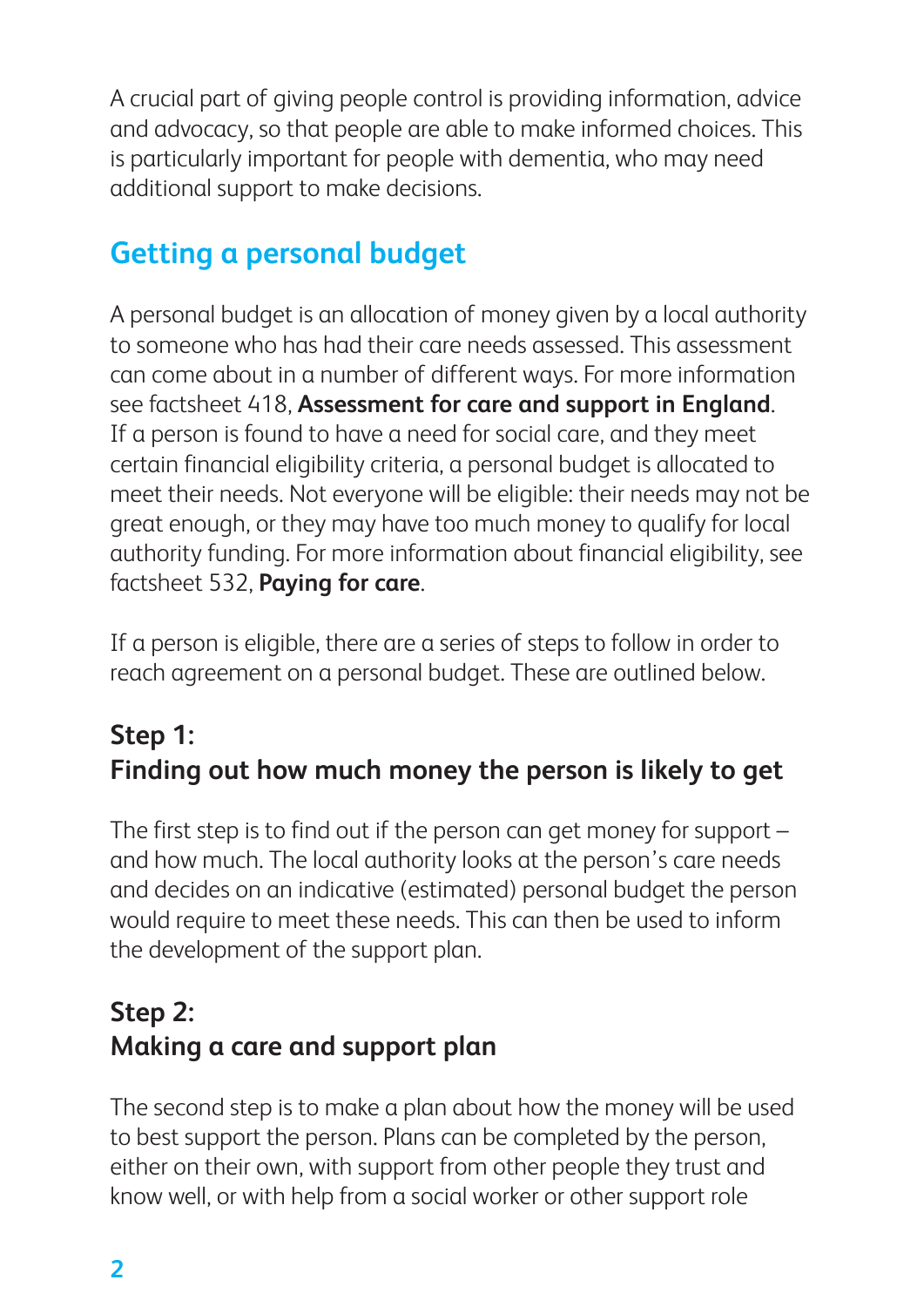(eg a broker or professional support planner). The care and support plan should show how the person's care needs and outcomes will be met, and how the budget will be used to achieve this. A support plan should explain how the person will manage their personal budget (see 'Managing a personal budget' below). It will also look at how they will stay safe and well, and manage difficult times, eg if a care worker is sick or if needs change unexpectedly.

A good support plan will consider the whole person, including any way their care and support needs may be met. This should not just be limited to what services could be purchased, but also incorporate input from family, friends, the person's community links, and other voluntary sources of support.

# **Step 3: Getting the plan agreed**

The third step is getting the plan approved by the local authority. Typically a social worker will check that the plan will meet the person's identified eligible needs and outcomes. A panel at the local authority may be involved at this decision-making stage.

# **Step 4: Organising money**

Once an agreement is reached about how the person's assessed needs will be met, a final budget amount can be set. There are a number of different ways for a person to organise and manage their money (see 'Managing a personal budget' below).

The local authority must check a person's support plan at least once a year. They must check that the person is safe and well, whether their care needs have changed, and whether they are spending their personal budget appropriately so that it meets their eligible needs. A review can be requested at any time if there have been changes to the person's situation or support needs, though there may be a delay before the review can take place.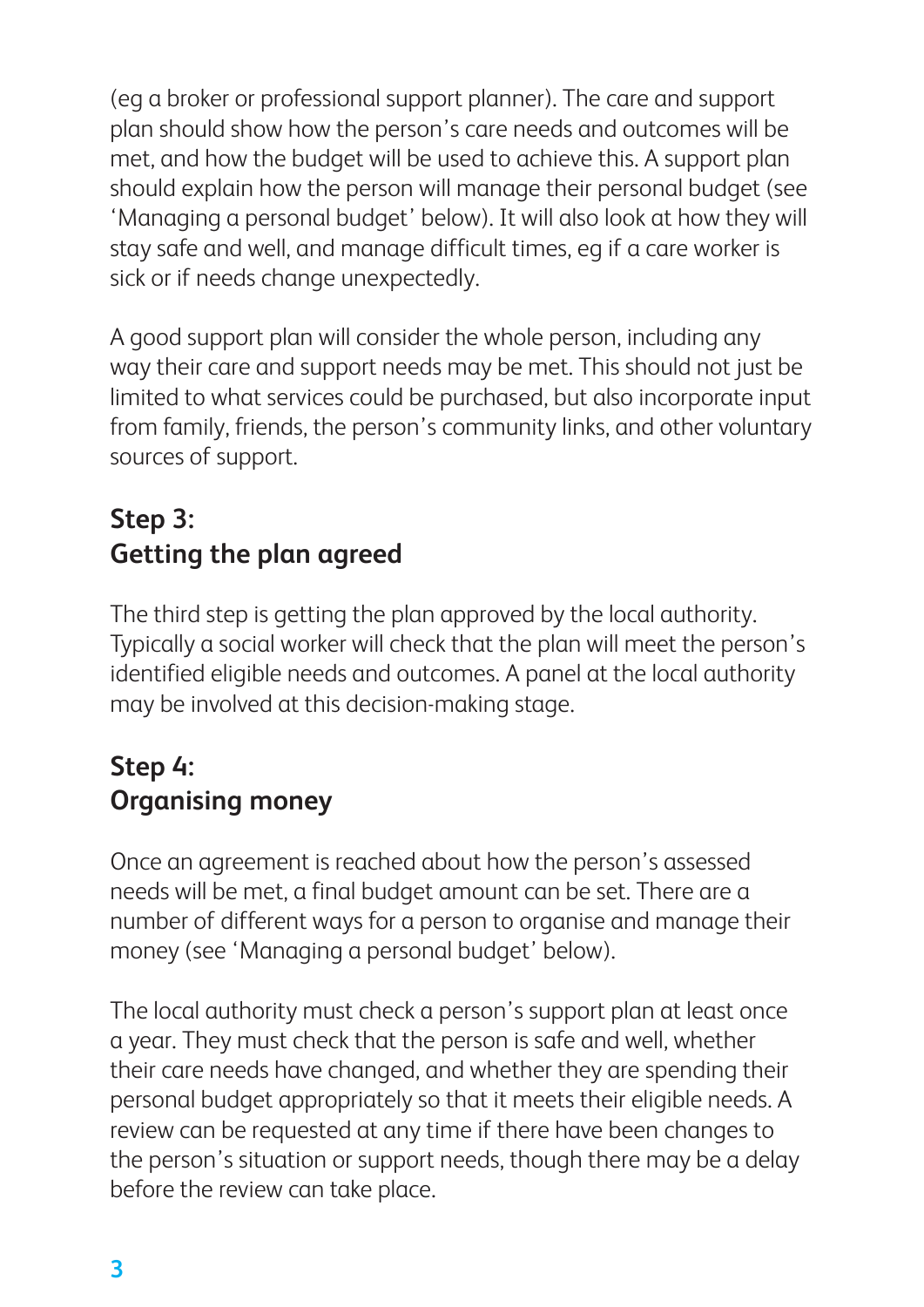# **Size of a personal budget**

The size of a personal budget depends on a number of factors. These include the type of care required to meet the assessed needs and the result of any financial assessment. Depending on income and savings, the person may have to make some contribution to their care costs, but any health services (such as home visits by a community nurse or occupational therapist) are still free.

If there are a number of ways to meet an assessed need, the local authority may agree to fund only the less expensive option. For example, if someone needs a walk-in shower and they request a luxury model, the local authority is likely to agree only to a payment for a cheaper model that meets the need. If the person insists that they want the expensive option, they may be able to 'top up' the payment themselves to meet the extra cost.

If the personal budget is to be paid as a direct payment (see 'Direct payments' below), any cost of getting independent advocacy or advice and support should also be included in the support plan and the personal budget allocation.

If the plan involves paid carers who need training to carry out their role (eg lifting and handling), the costs of training must also become part of the personal budget allocation.

Different rates may apply depending on whether the person buys support from a support agency or another type of service.

### **Managing a personal budget**

A personal budget is often managed by the person with the assessed needs themselves. However, it does not always have to be managed by them. Some people may prefer or need someone else to do it for them. The important thing is that the person chooses how the budget will be managed.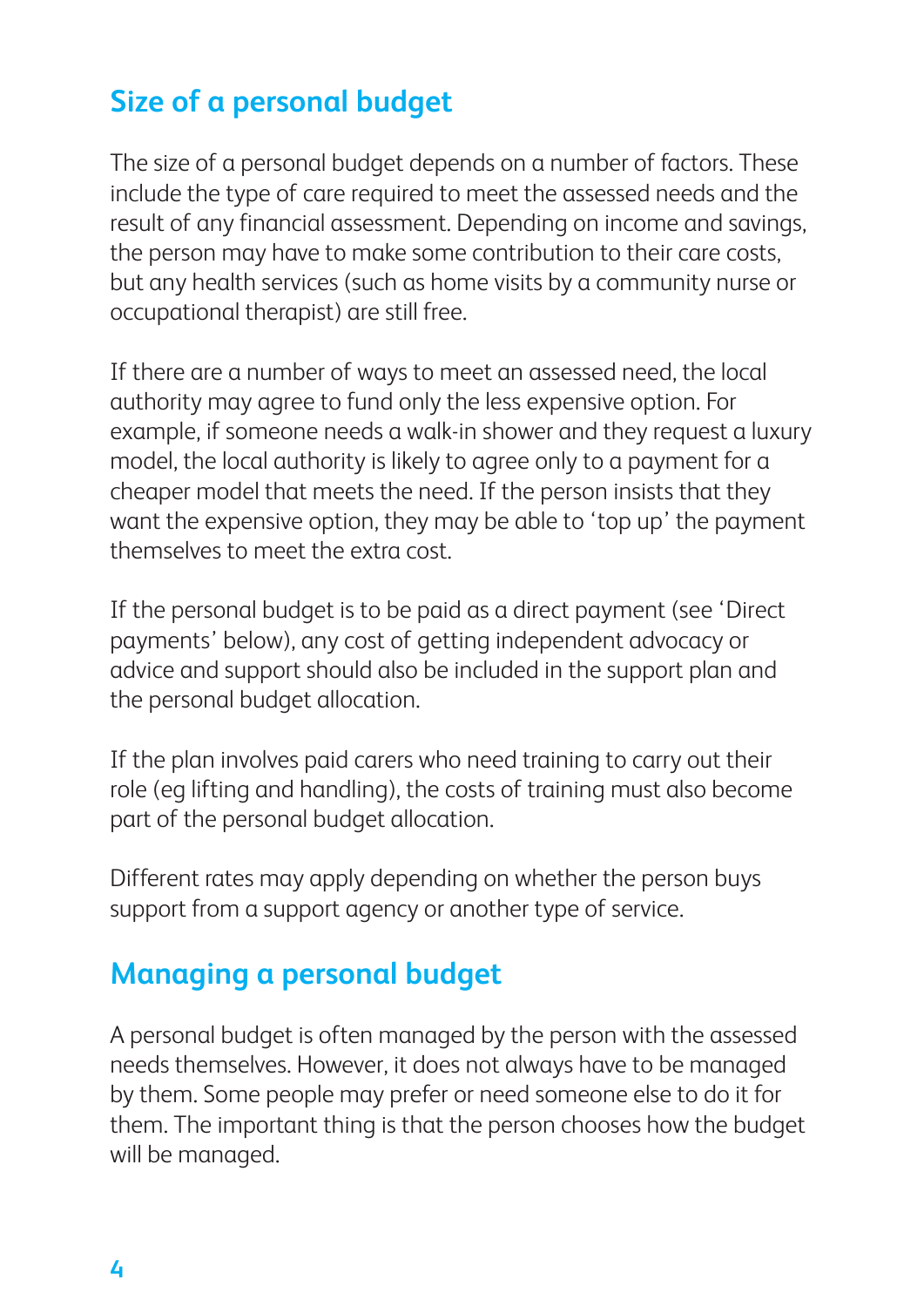There are a number of ways that a personal budget can be paid and managed, but not all options will be available everywhere. A social worker should be able to offer information about options in the local area.

A personal budget can be:

- held and managed by the local authority, who have responsibility for commissioning the care services, but the individual still chooses how their care needs are met (a managed budget)
- paid as an Individual Service Fund (ISF), where a care provider (eq a care agency) holds and manages the budget and provides the support agreed in the support plan
- paid as a direct payment to the person themselves or their representative (see 'Direct payments' below)
- managed by a combination of these methods.

#### **Brokers**

People can create their own support plan with help from families, friends or neighbours, if they wish. Social workers or care managers can also help people with support planning. Sometimes people prefer support from a broker: either someone who is provided by an organisation or someone who they pay to support them.

A support broker is someone who helps the person to think about, plan and organise support that is tailored to them. They can help with one or several areas of planning or organising support; they can help for a short time or a longer period: it all depends on what the person wants. If the person wishes, a support broker can act as their agent and hold the personal budget for them.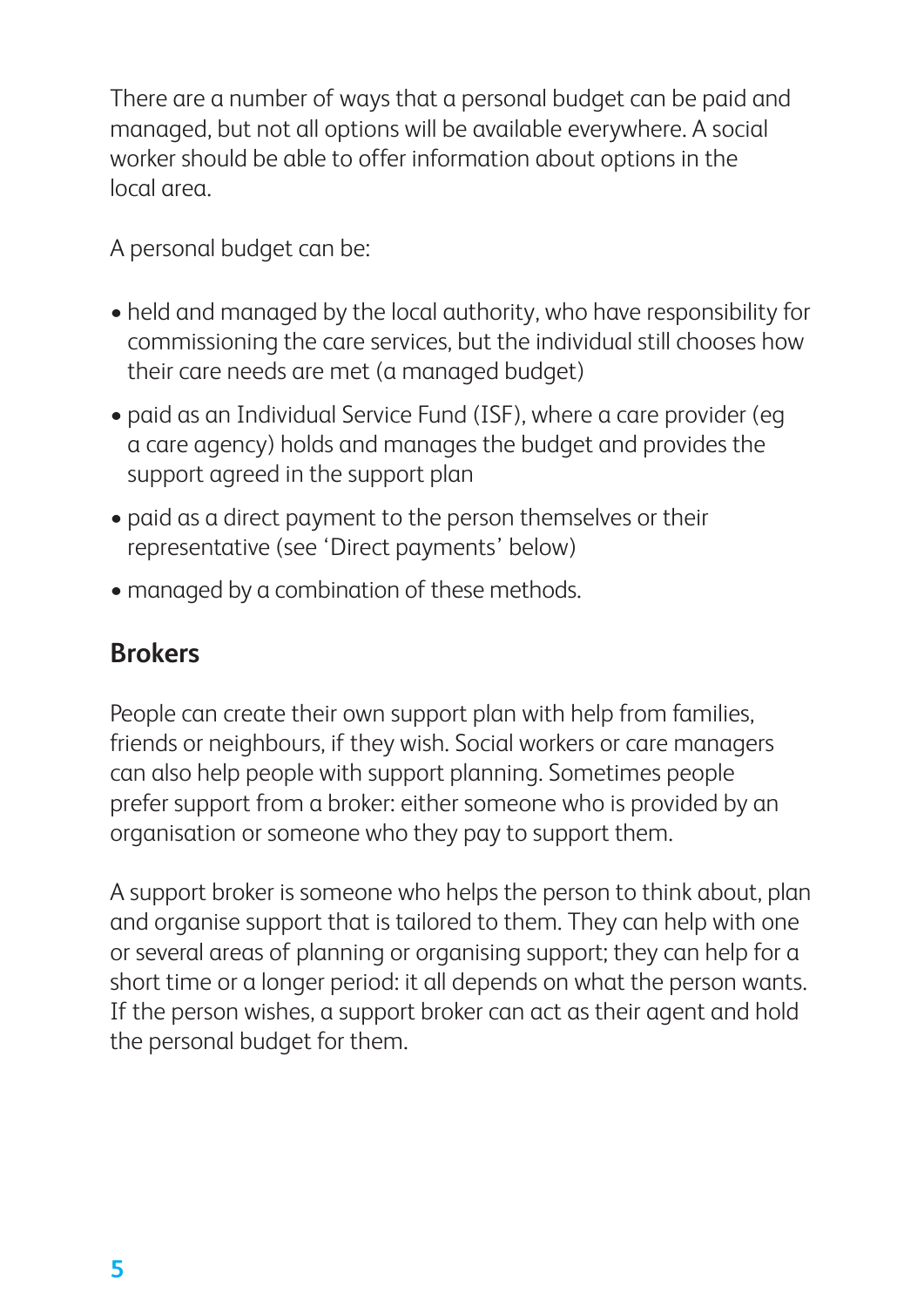A support broker does not have to be a paid professional; it can be anyone who the person trusts. A support broker could be:

- a relative, friend or neighbour
- a worker from a voluntary organisation
- someone in social services, such as a social worker or care manager
- a staff member from an advice and information organisation
- an independent professional broker
- a support or care provider organisation.

If someone wants to use a professional broker, the fees usually come out of the personal budget allocation.

#### **Direct payments**

A direct payment is one way to manage a personal budget in England. Money is given directly to the person, which they use to pay for their care and support. In Wales and Northern Ireland direct payments are available, but they are not part of the personal budgets system used in England. The information in this section, about how direct payments work, is relevant to direct payments in England and Wales. In Northern Ireland they are slightly different. For more information see factsheet NI431, **Direct payments**.

Direct payments aim to give people greater flexibility and choice over how their needs are met. They can be used to buy a range of different services. For example, if someone is identified as being socially isolated they might use their direct payment to help them to meet other people at an activity of their choice.

A direct payment can only be spent as agreed in the support plan. Records of how the money has been spent need to be kept. It is possible for someone to receive a personal budget as a direct payment and have someone else to manage it for them and keep the appropriate records on their behalf.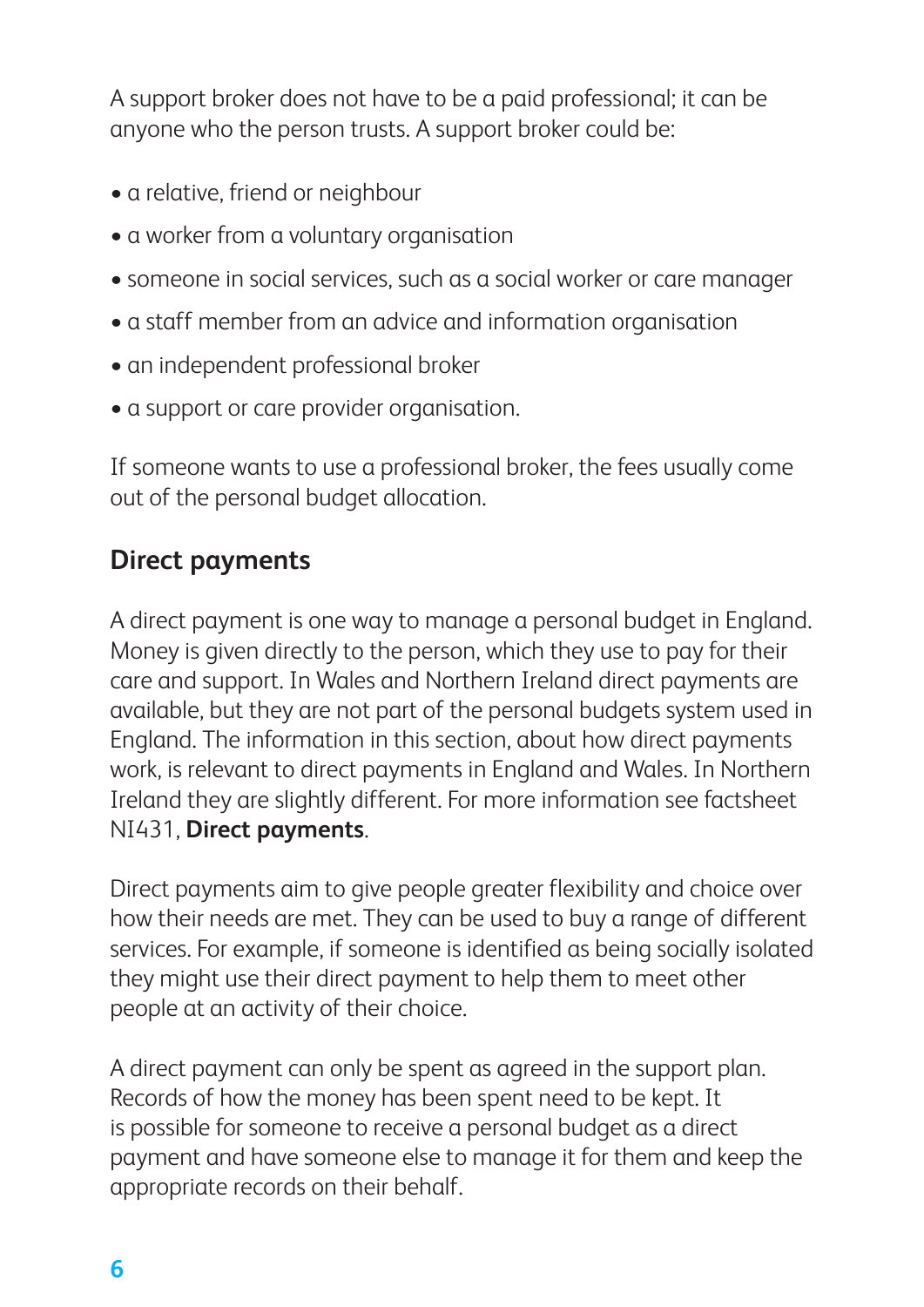If the person does not want to hold their direct payment themselves, it can be:

- managed for the person by a broker, an independent social worker or an advocate
- held by a carer, friend, family member, solicitor or other appropriate person (eg an attorney), as a 'user-controlled trust'
- managed by a mix of the above.

Some people use their direct payments to employ their own care worker or personal assistant, either through personal contacts or by advertising in a newspaper. Others use them for social or leisure activities or equipment, to improve their wellbeing.

#### **Who can receive a direct payment**

Local authorities have a duty to offer direct payments to eligible people who are willing and able to manage them, either with or without assistance.

In England and Wales, a recipient of a direct payment must be at least 16 years old, and be a disabled person (this includes a person with dementia), a carer, or someone with parental responsibility for a disabled child. They must have been assessed as having eligible community care needs or eligible carer needs (see 'Personal budgets for carers').

# **Appointing a 'suitable person'**

Direct payments are available to people who lack the ability (called 'mental capacity') to agree to manage them. They must have a 'suitable person' to manage the money on their behalf. This must be someone reliable who will manage affairs in the best interests of the person, such as a close family member. The suitable person will often (though not always) be someone who has power of attorney for that person. For more information see factsheet 472, **Lasting Power**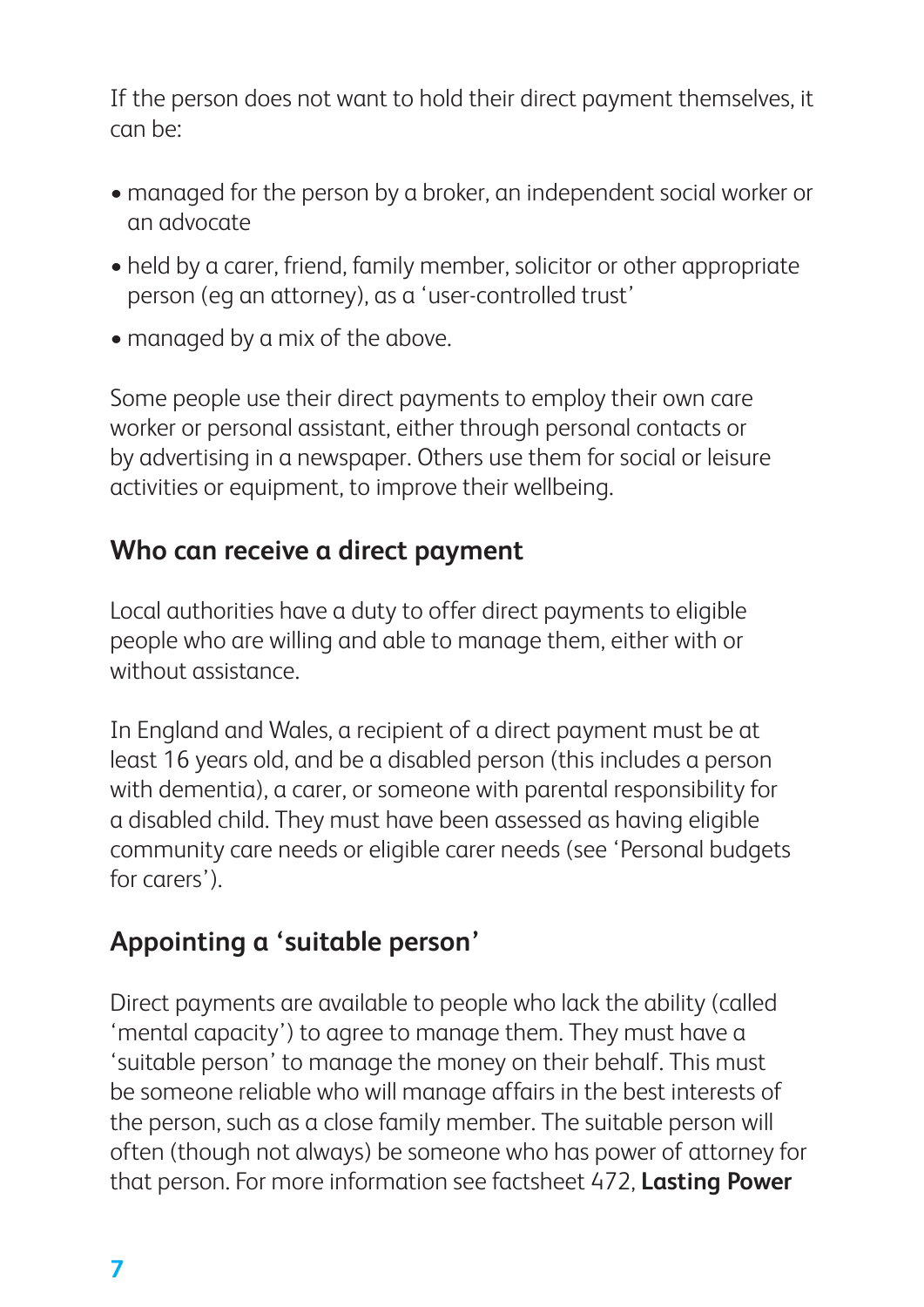#### **of Attorney** (England and Wales) or, in Northern Ireland, factsheet NI472, **Enduring Power of Attorney and Controllership**.

The local authority is responsible for setting up and monitoring the arrangement, and they are responsible for deciding whether someone is a suitable person. They need to find out who the person receiving the care would have wanted to take on this role, and what is in that person's best interests.

The local authority must consult:

- the person receiving care
- anyone currently engaged in caring for the person
- anyone who has been named by the person (before they lost capacity) as someone to be consulted about the suitable person or about related matters such as their personal welfare
- any written statement of wishes and preferences made by the person before they lost capacity
- an attorney (of any kind) or a deputy.

A suitable person must:

- be able to manage the payments
- not employ any spouse, civil partner or partner using the money from the direct payment (except in some specific situations)
- • always act in the person's best interests, following the Mental Capacity Act.

For more information on mental capacity, see factsheet 460, **Mental Capacity Act 2005**.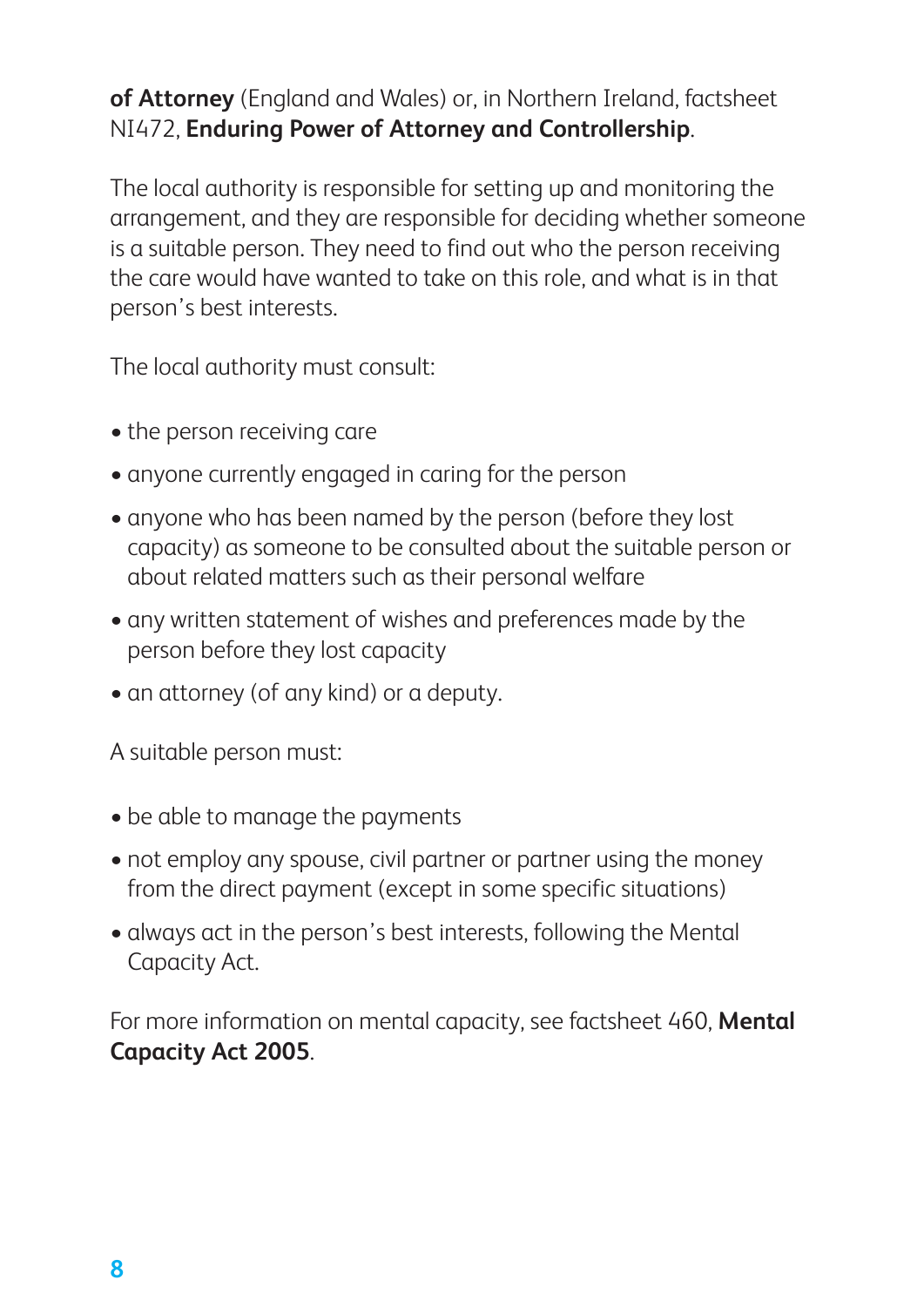#### **How payments are made**

Direct payments are usually paid into a bank account set up specifically for this purpose. The local authority will sometimes ask to look at this account so they can check that the money is being spent appropriately and meeting the assessed needs.

Prepaid cards, similar to those used for utilities (such as electricity bill payments), are used by some local authorities for the payment of personal budgets.

The local authority will tell whoever manages the payments what records must be kept and what information must be provided, such as timesheets signed by a personal assistant or receipts for services.

Anyone receiving their personal budget in the form of direct payments can choose to stop them at any time. The local authority should then arrange alternative services so that their care needs are still met.

The local authority can decide to stop direct payments if they feel that care needs are not being met, or if the person responsible for managing the payments is unable to do so. Under these circumstances, the local authority can offer another method to manage the personal budget.

#### **What direct payments can be used for**

Direct payments can be used to buy a range of things, such as:

- the services of a care agency chosen by the individual
- a personal assistant (instead of a carer arranged by the local authority)
- a visit to a community or social activity, such as going to a club, concert or sport event
- an educational activity
- an item of equipment to meet an outcome shown in the support plan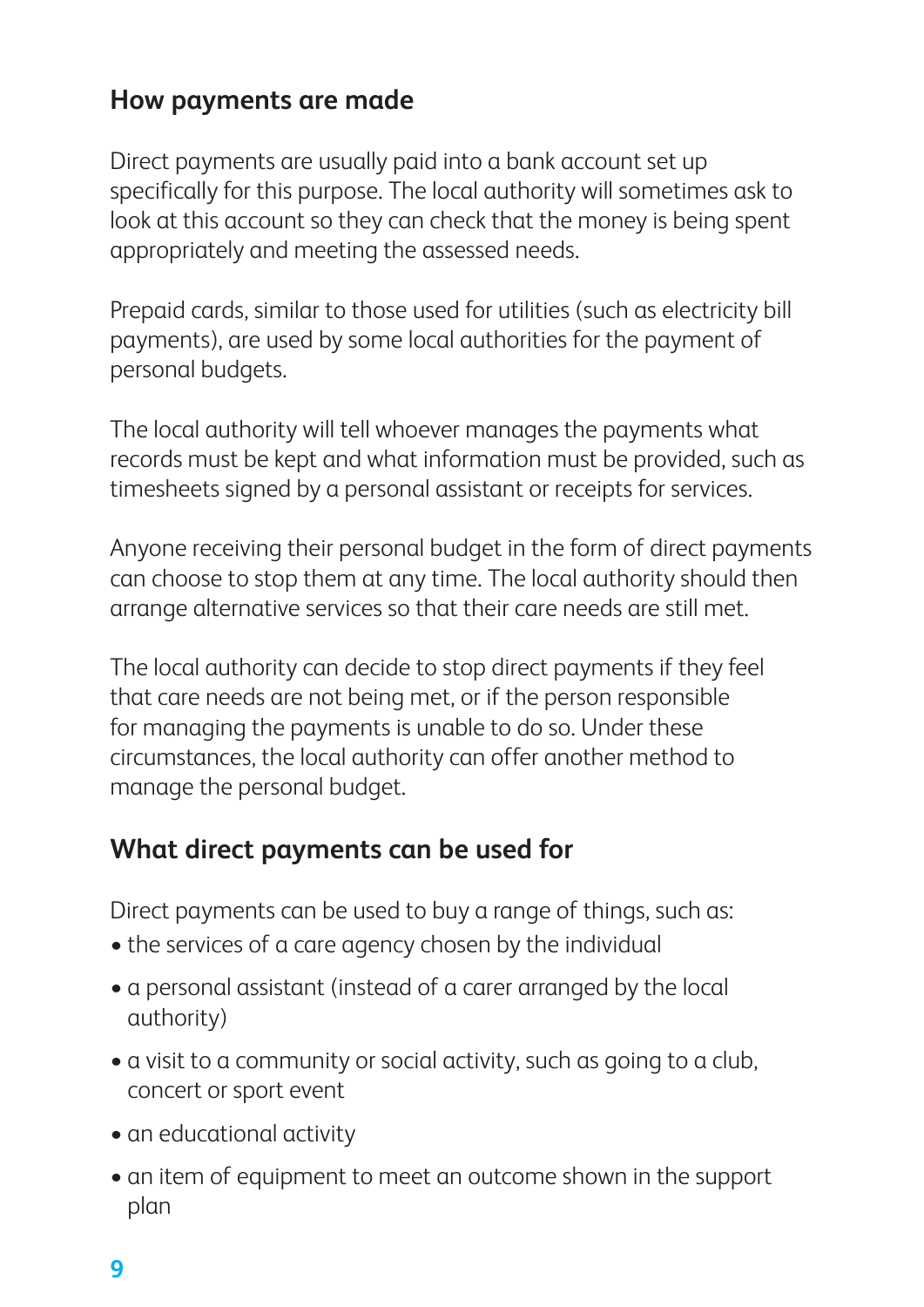- complementary therapies, such as aromatherapy or music therapy, to improve wellbeing in line with the support plan
- transport to visit family and friends or attend a leisure or educational activity
- support to get to a café to meet friends, or to go to a place of worship
- taking a break with a carer
- respite care for up to four weeks in any 12-month period.

This list is not exhaustive. There is a considerable range of suitable products and services, to meet the varied needs and interests of those receiving direct payments. Different local authorities' policies may vary on what a personal budget can and cannot be used for. A person can approach the local authority directly and speak with a social worker about the details of the local authority's policy.

A direct payment cannot be used:

- to pay a spouse, civil partner, live-in partner, or a close relative who lives in the same household, to care for the person, except in certain circumstances that have been agreed with the local authority
- • for food
- • for rent
- for any illegal or unlawful purpose
- to buy services from the local authority (this can be done with a personal budget via a managed account)
- to pay for anything that is not directly related to meeting an eligible social care need as set out in the support plan.

Under the current system, a direct payment cannot be used to pay for permanent residential care in a care home, though this may change in the future. It is, however, possible to pay for a short stay of up to four weeks within any 12-month period.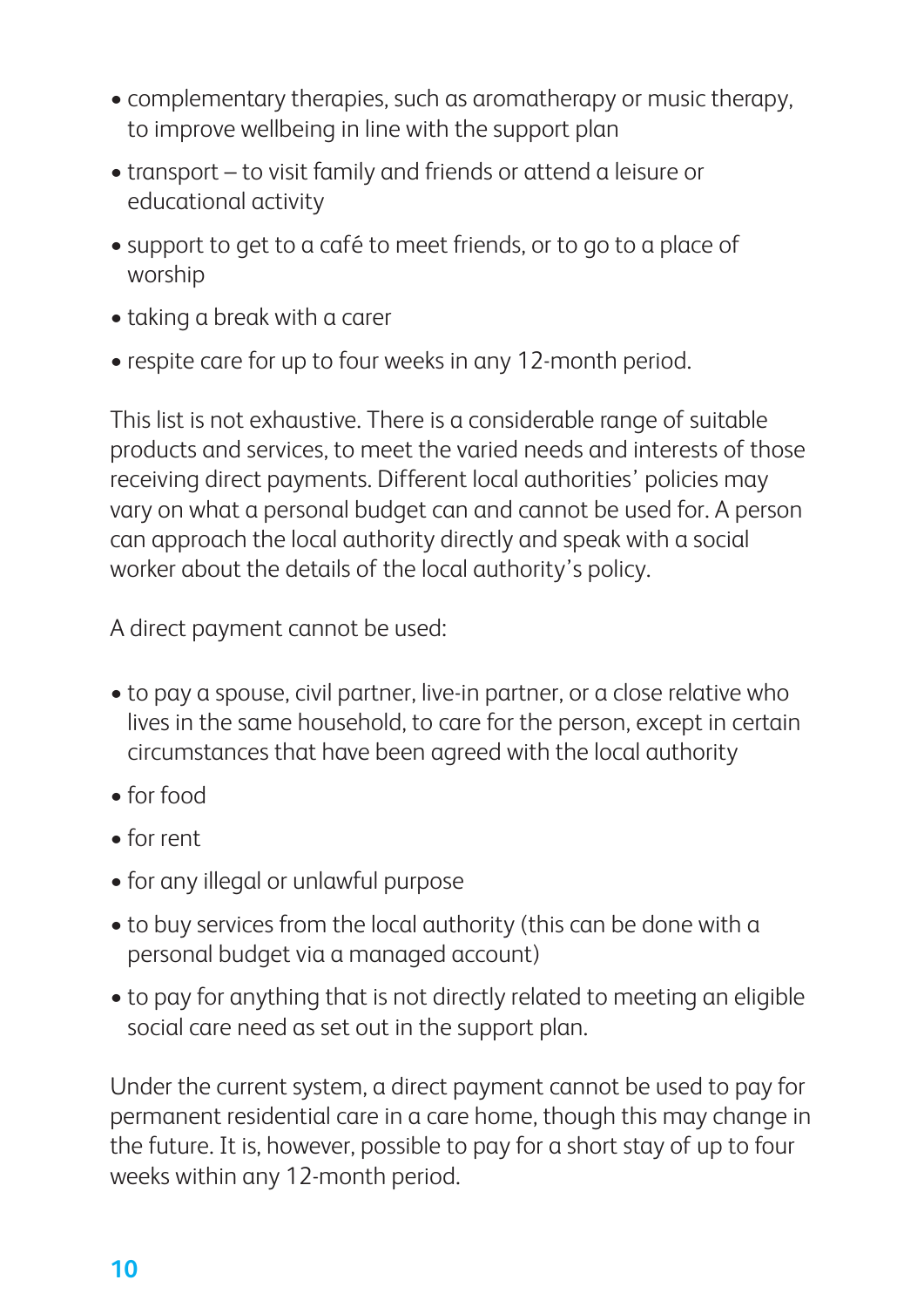#### **Personal assistants**

A direct payment can be used to employ a personal assistant (PA). A PA provides some of the help and support that may be required, both at home and in the community.

PAs need to have a range of skills to take on this work, and can be employed to do a great variety of tasks. This could include personal care (eg help with washing and dressing), walking the dog, watering plants, reading letters or helping the person on holiday.

If the person chooses to employ a PA, the personal budget amount should include money to recruit staff and to pay insurance, wages, national insurance, holiday, and sickness, maternity and redundancy pay. The local authority should take this into account when calculating the personal budget.

If a PA or other care worker is employed, a plan must be made in the event that they are sick or on holiday. This emergency plan should be included in the support plan. The local authority has a duty of care and must be sure that care needs are being met if there is a problem.

#### **Direct payments example**

Mahendra is 60 years of age and has early-onset dementia. He lives in a village in Nottinghamshire with his wife who is his main carer. Mahendra's wife needed a break from caring and Mahendra needed some social interaction.

Before receiving a direct payment, Mahendra attended a day centre where he could play dominos or bingo for two days a week, but he didn't enjoy it and felt he was too young for traditional day care services. He contacted his social worker to ask about receiving his personal budget as a direct payment.

Through the use of a direct payment he was able to find a male PA who shared similar interests. They enjoyed talking about tennis and Mahendra's work as a telecoms engineer. A direct payment support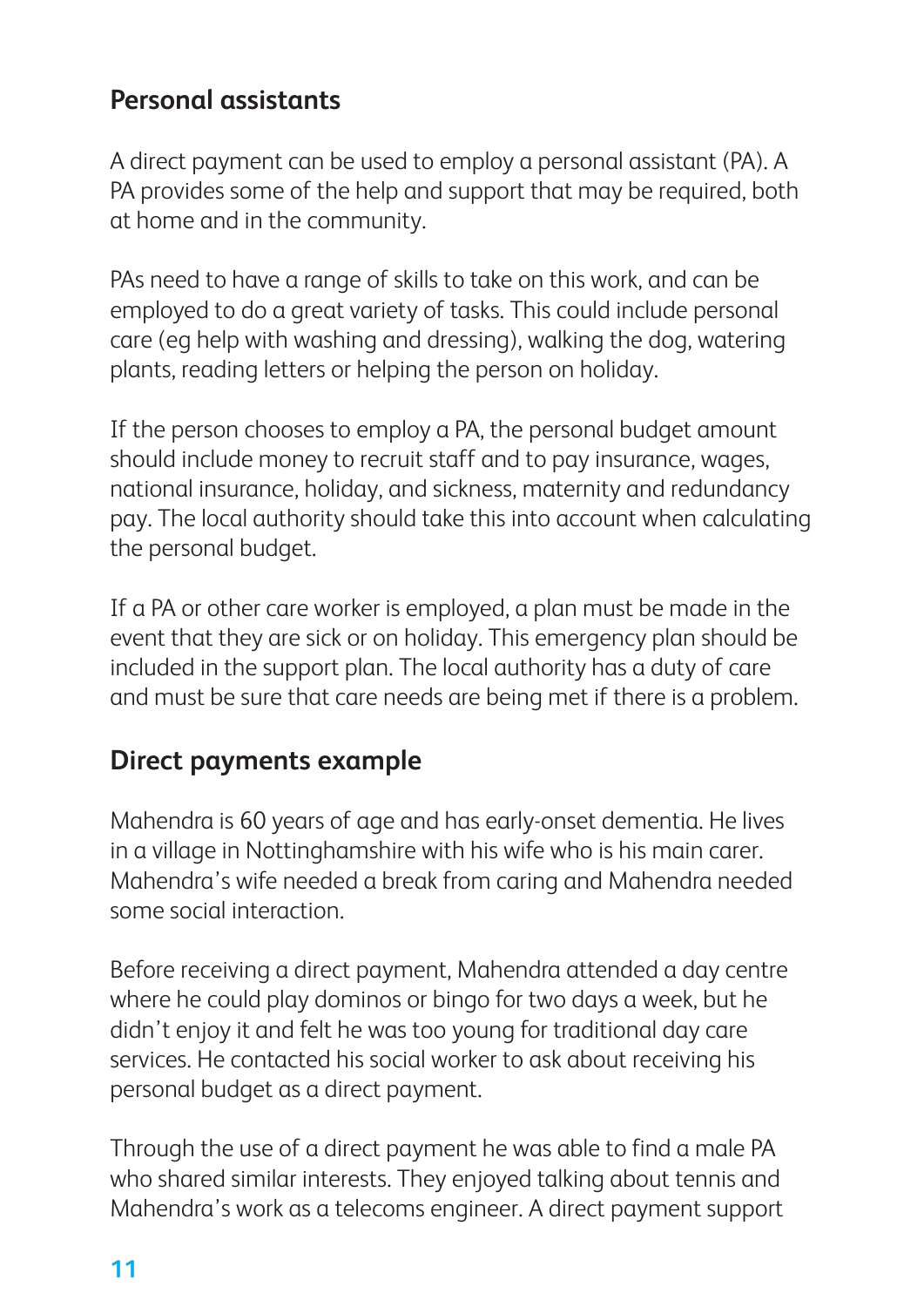service was able to help them with legal issues around employment. While Mahendra spent time with his PA, Mahendra's wife had free time to relax and to visit friends.

# **Information and support**

There are a range of information and support services available for assistance with personal budgets. However, they are not available everywhere. A social worker or other support worker will be able to offer information about local advocacy, information and advice services. If the social worker indicates that there is no local organisation to offer support, then they must offer support. It is important to ask for it.

Examples of the type of support that the social worker might suggest are:

- If someone needs help to manage their direct payments, the social worker can ask a friend or relative of the person, or someone else who has authority to act on their behalf.
- If the person wants to employ their own PA, the social worker can provide information about organisations that help to arrange employer's liability insurance, and help with recruiting a PA.
- The social worker can signpost to a broker or payroll agency, who will work out how much national insurance and tax must be paid to a PA each month. There is usually a charge for this service, but the person can pay for that using part of the direct payment.
- If someone wants to buy care from an agency, the social worker can supply a list of agencies to choose from.

Local authorities are required to support people in managing personal budgets. Although everyone must be offered the direct payment method, they must also be supported if they would prefer services arranged by the local authority.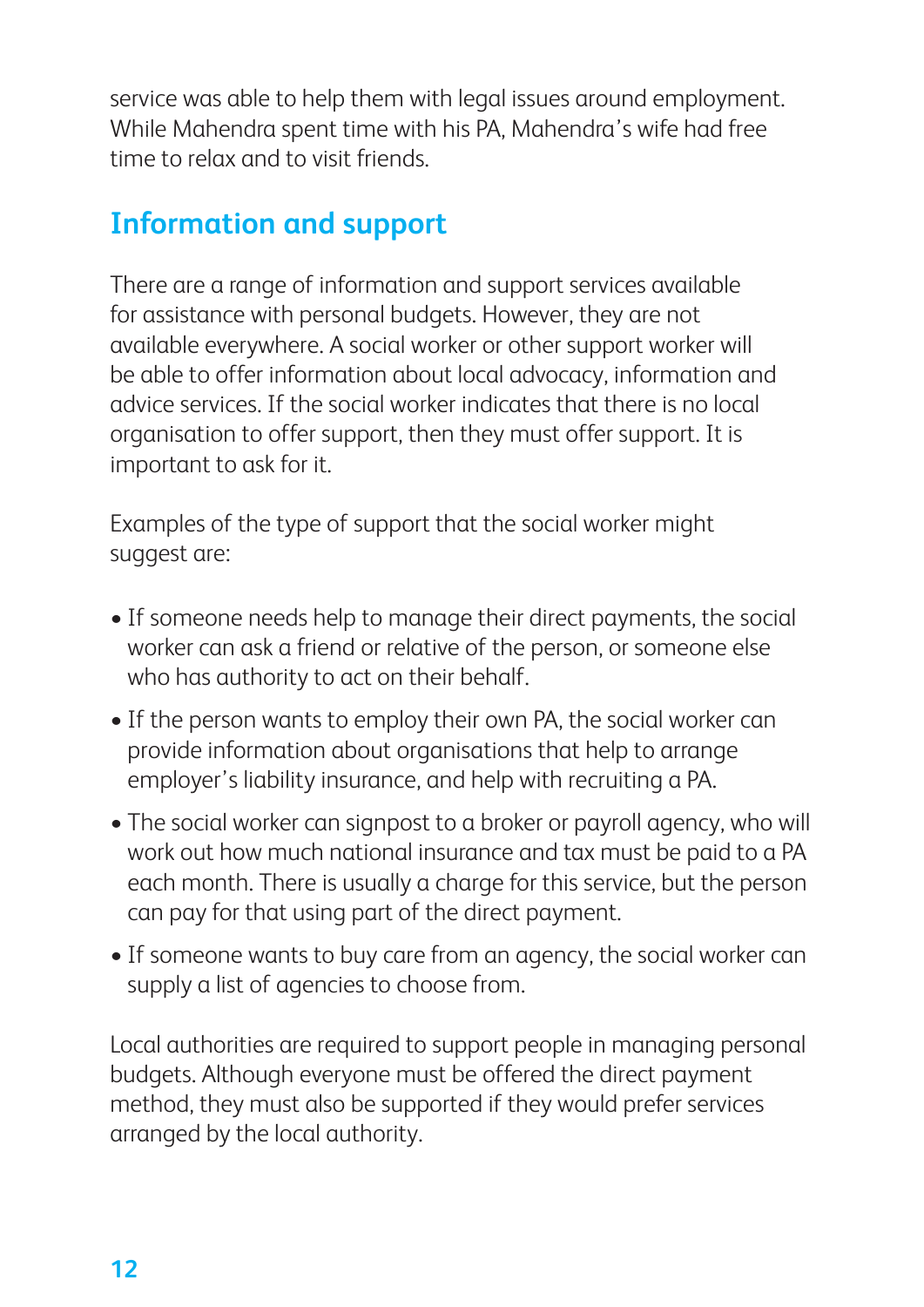Having made an informed choice about care and support, the person should:

- receive a regular statement showing how their personal budget has been spent, and the remaining balance
- have easy access to support services that encourage them to think about new ways to use the personal budget flexibly to get the care and support that is most suitable for their needs.

### **People who pay for all of their own care (self-funders)**

A person may be assessed as eligible for help, but have income and/or capital assets that mean they are not eligible for state-funded care. This does not mean that they have to cope alone. Even if they are paying for part or all of their own care to meet their assessed needs, the local authority should still provide information and support, if needed, to help to access and organise the services they choose.

# **Personal budgets for carers**

Carers have a right to an assessment of their own needs by the local authority. This is called a carer's assessment. The aim is to support the carer to continue to care for longer. This right applies even if the carer lives separately from the person. It also applies if the person they care for refuses to have their own needs assessment. Local authorities have a duty to meet carers' eligible needs following a carer's assessment. For more information see factsheet 418, **Assessment for care and support in England**.

Once a carer has been assessed, they should be told the outcome of the assessment and a support plan should be agreed. If services are needed they can have them arranged or be offered a direct payment to meet their needs in a more flexible way.

Again, the payment must be used to meet the needs defined in their support plan. The intention is that they use the direct payment in a way that helps them to sustain their role as a carer and maintains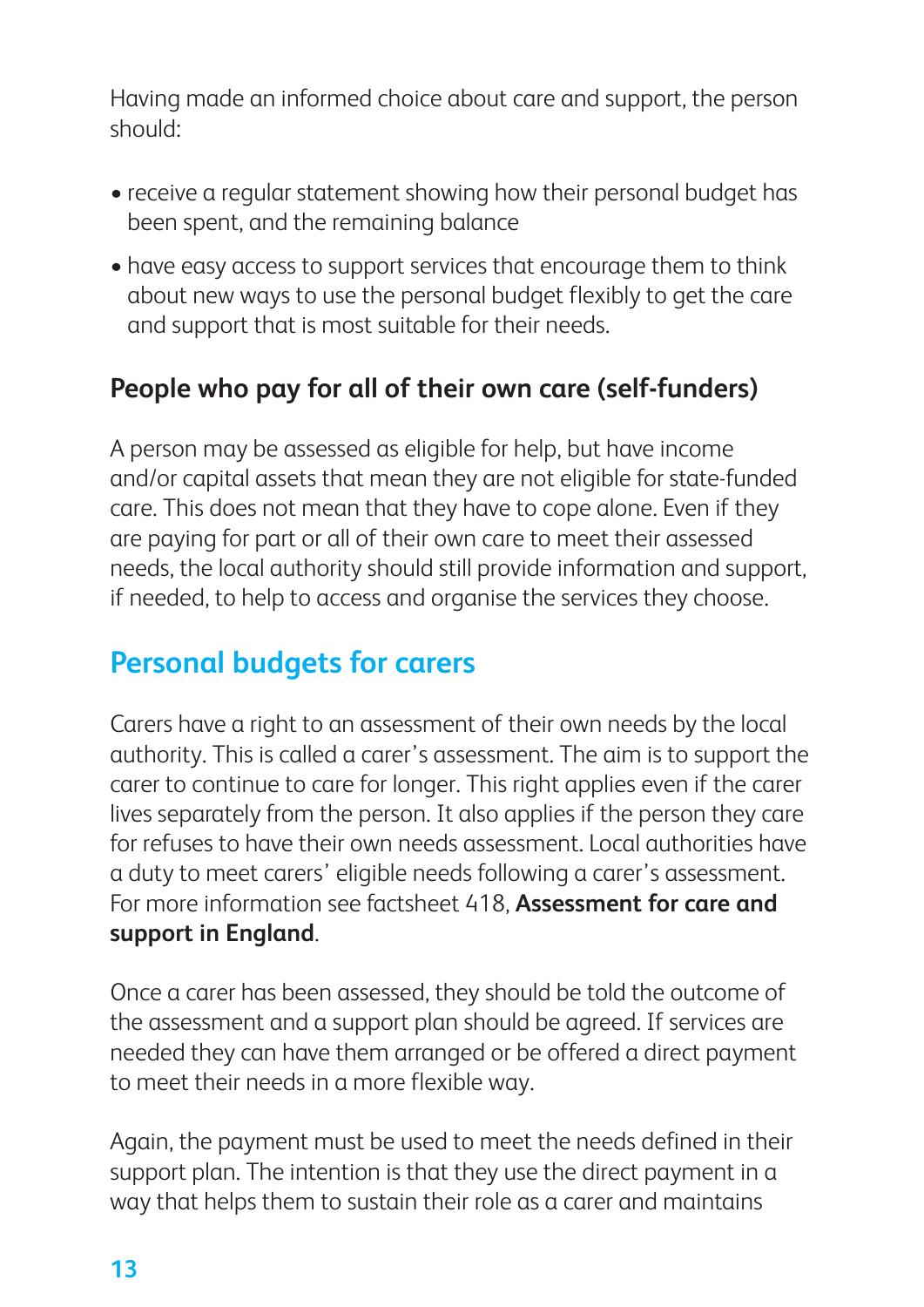their health and wellbeing. Direct payments to carers can pay for various types of support, including taxi fares, gym membership, driving lessons, counselling and adult learning.

The local authority has the power to charge carers for services that are provided directly by them or via a direct payment. There will be a financial assessment, but income from any work that the carer or their partner does is not taken into account in this assessment. Any replacement care (respite care) provided for the person cannot be included as part of the carer's personal budget amount. It must be paid for by the person who receives the care from their personal budget.

# **Frequently asked questions**

#### **What if I disagree with the amount of money in my personal budget allocation?**

If you have put together a support plan and you don't agree with the amount allocated in your personal budget, speak to your social worker or care manager and ask them to explain their decision in writing. If you feel that the amount of money is not enough to achieve the outcomes identified, the local authority must show how they plan to achieve them with this amount of money. You might want to involve an advocate or support worker to help you.

If, after negotiating with the social worker and a manager, you still feel the decision is unfair, you can make a formal complaint. Contact your social worker or local authority and ask them about their complaints process.

The same process can be followed if the local authority does not agree with your support plan or what you want to spend the personal budget on.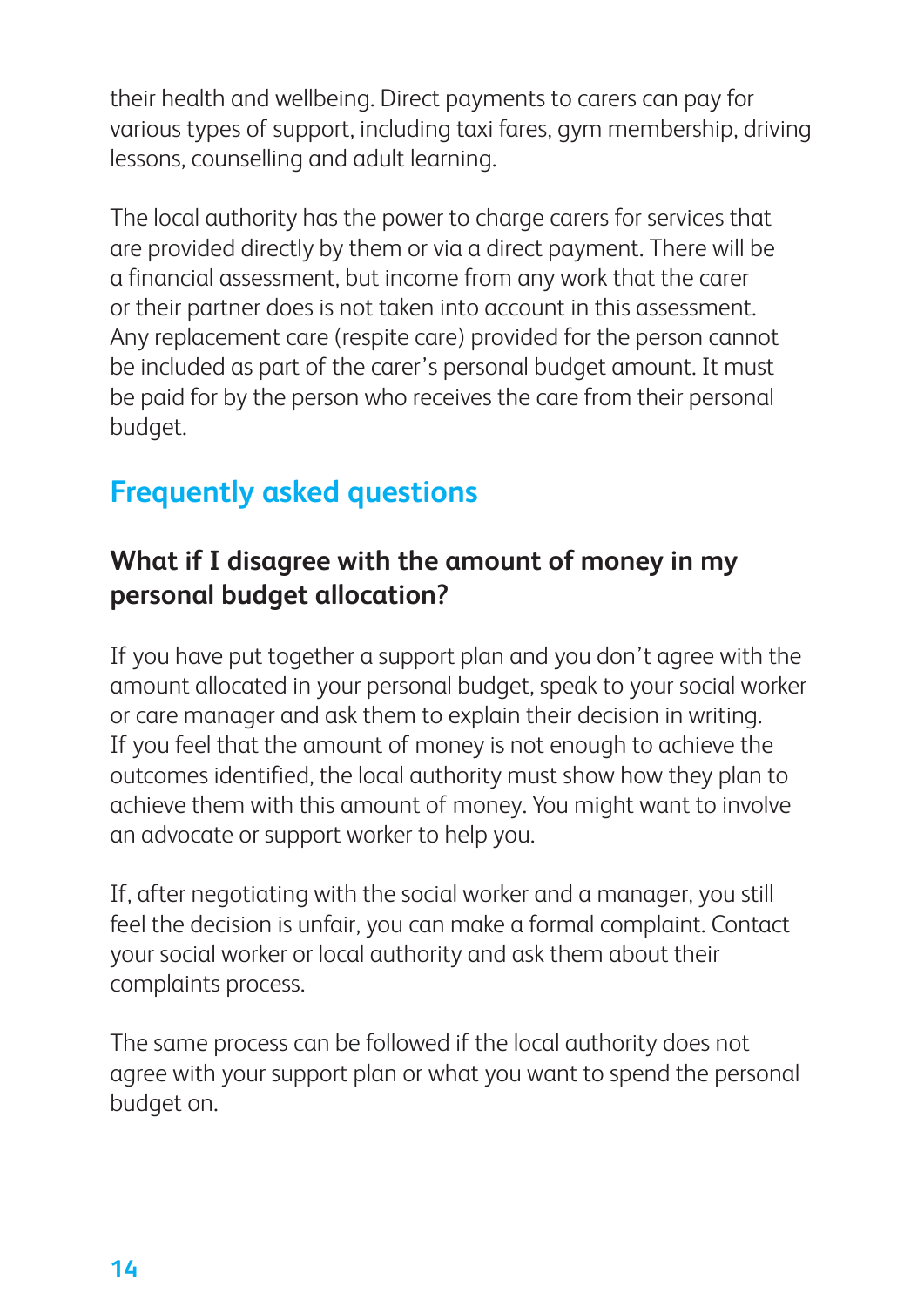#### **What if I do not spend all the money allocated in my personal budget?**

It is important that the money allocated is spent. If it is not used, the local authority might decide that the care needs are not as great as are indicated in the support plan. This means the care package and the money to pay for it could be reduced.

#### **What if I want to keep an existing service?**

If you already receive services (for example an agency home care worker visiting to help with personal care) that were set up before the personal budgets system was in place, you may prefer to keep this arrangement. In this case, the local authority can manage the personal budget for you. However, you should be provided with all of the information and support required to make the decision, allowing you to make a positive choice. There should always be support available to help you to manage a direct payment, if you would prefer one.

#### **How do I ensure that I keep safe?**

It is important to be aware of any potential for abuse or harm that may occur when the arrangements are made. Although the local authority must protect people who may be in vulnerable circumstances, risk is an accepted part of life. The goal should be to manage risks in ways that improve your quality of life, while offering you protection from harm if you are vulnerable. This should be achieved through regular reviews of the services being used and how the personal budget is being spent.

### **What will the effect on my benefits be?**

Personal budgets are not a replacement of income. They are not part of taxable income and they do not affect any other benefits.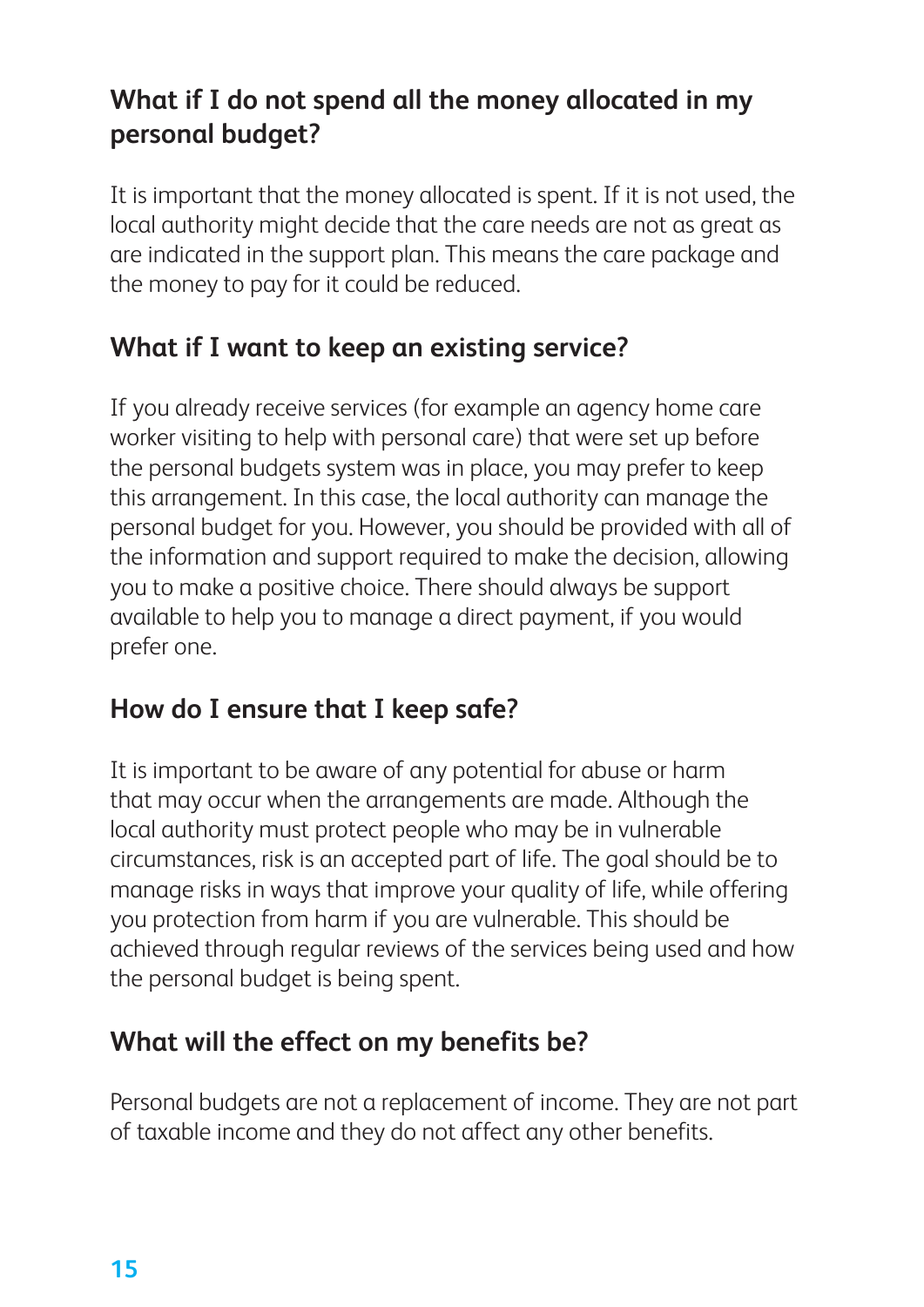# **Other useful organisations**

# **Age UK**

Tavis House 1–6 Tavistock Square London WC1H 9NA

T 0800 169 8787 (general enquiries) 0800 169 6565 (advice line) E contact@ageuk.org.uk W www.ageuk.org.uk

#### **Wales – Age Cymru**

- T 0800 223 444 (advice line)
- E enquiries@agecymru.org.uk
- W www.agecymru.org.uk

### **Northern Ireland – Age NI**

- T 0808 808 7575 (advice line)
- E info@ageni.org
- W www.ageuk.org.uk/northern-ireland

Provides information and advice for older people in the UK.

### **Citizens Advice Bureau (CAB)**

Various locations

W www.citizensadvice.org.uk www.adviceguide.org.uk (online information resource)

Your local CAB can provide information and advice in confidence or point you to further sources of support. Trained CAB advisers can offer information on benefits in a way that is easy to understand. To find your nearest CAB, look in the phone book, ask at your local library or look on the website (above). Opening times vary.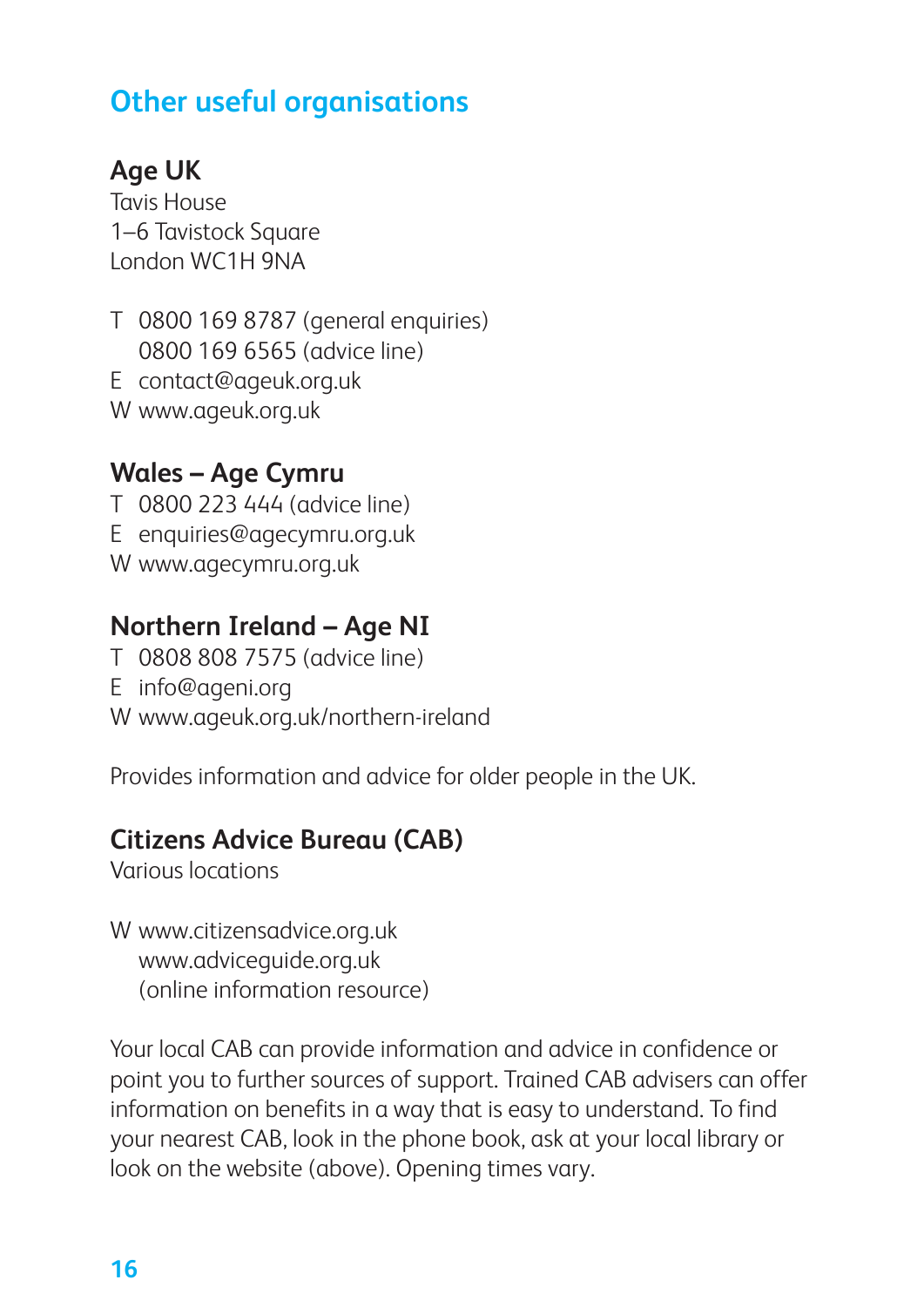# **In Control**

Carillon House, Chapel Lane **Wythall** West Midlands B47 6JX

T 01564 821 650

E admin@in-control.org.uk

W www.in-control.org.uk

Voluntary sector organisation that offers support and information on self-directed support and personalisation for individuals, family members and carers.